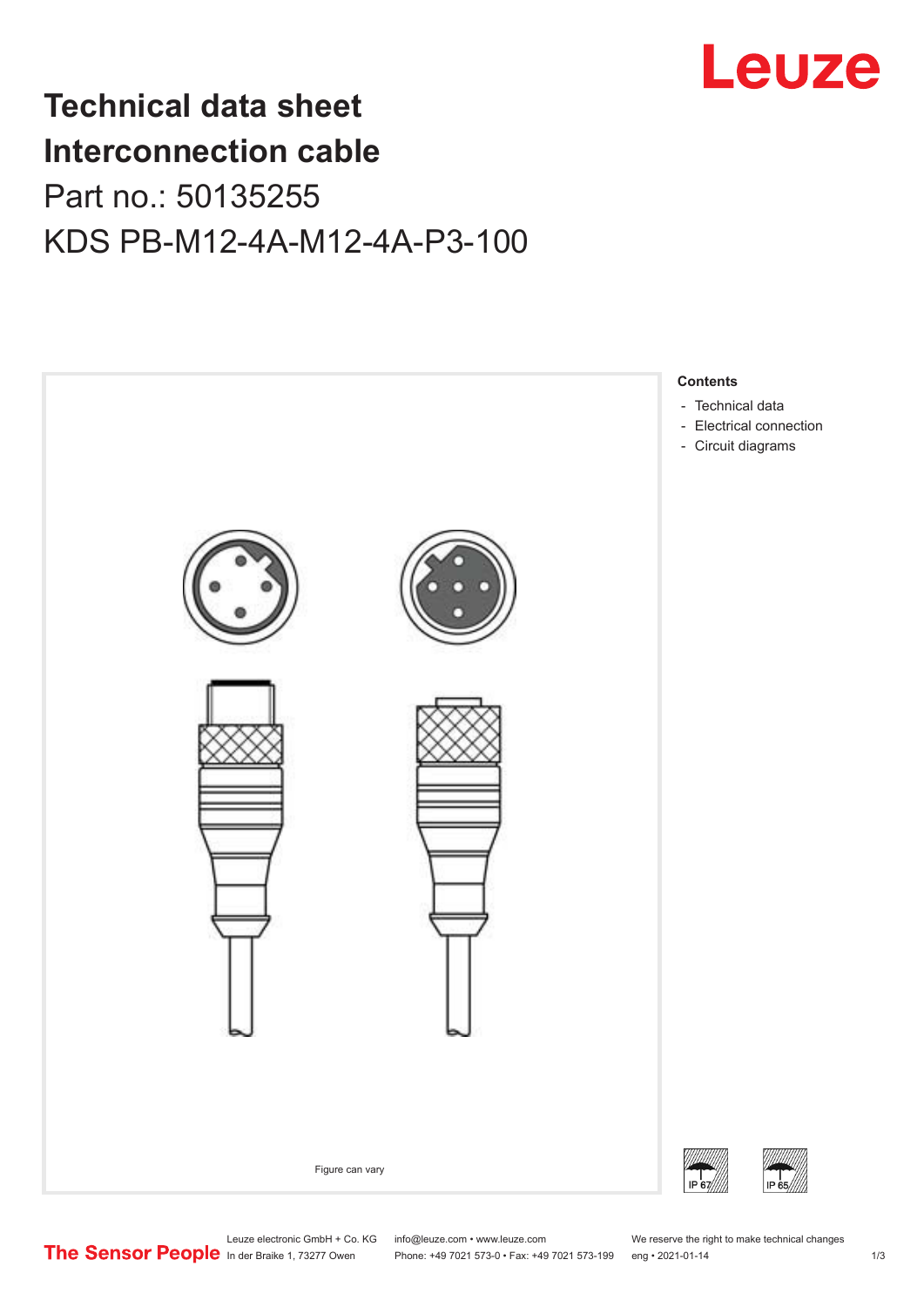## <span id="page-1-0"></span>**Technical data**

# Leuze

#### **Basic data**

**Suitable for interface** PROFIBUS DP

#### **Electrical data**

**Performance data Operating voltage** 60 V DC

#### **Connection**

| <b>Connection 1</b>         |                                                                                           |
|-----------------------------|-------------------------------------------------------------------------------------------|
| <b>Type of connection</b>   | Connector                                                                                 |
| <b>Thread size</b>          | M <sub>12</sub>                                                                           |
| <b>Type</b>                 | Female                                                                                    |
| Handle body material        | <b>PUR</b>                                                                                |
| No. of pins                 | 5-pin                                                                                     |
| Encoding                    | B-coded                                                                                   |
| Version                     | Axial                                                                                     |
| Lock                        | Screw fitting, nickel-plated diecast zinc,<br>recommended torque 0.6 Nm, self-<br>locking |
| <b>Connection 2</b>         |                                                                                           |
| <b>Type of connection</b>   | Connector                                                                                 |
| <b>Thread size</b>          | M <sub>12</sub>                                                                           |
| <b>Type</b>                 | Male                                                                                      |
| Handle body material        | <b>PUR</b>                                                                                |
| No. of pins                 | 4-pin                                                                                     |
| Encoding                    | B-coded                                                                                   |
| Version                     | Axial                                                                                     |
| Lock                        | Screw fitting, nickel-plated diecast zinc,<br>recommended torque 0.6 Nm, self-<br>locking |
| <b>Cable properties</b>     |                                                                                           |
| <b>Number of conductors</b> | 2 Piece(s)                                                                                |
| Wire cross section          | $0.64 \, \text{mm}^2$                                                                     |
| <b>AWG</b>                  | 19                                                                                        |
| Sheathing color             | Violet                                                                                    |
| <b>Shielded</b>             | Yes                                                                                       |
| Silicone-free               | Yes                                                                                       |

| Silicone-free                     | <b>Yes</b>                                                                                                                  |
|-----------------------------------|-----------------------------------------------------------------------------------------------------------------------------|
| Cable design                      | Interconnection cable                                                                                                       |
| Cable diameter (external)         | $7.7 \text{ mm}$                                                                                                            |
| <b>Cable length</b>               | 10,000 mm                                                                                                                   |
| <b>Sheathing material</b>         | <b>PUR</b>                                                                                                                  |
| Wire insulation                   | <b>PE</b>                                                                                                                   |
| Suitability for drag chains       | Yes                                                                                                                         |
| <b>Traverse rate</b>              | Max. 3.3 m/s with horiz. traverse path of<br>5m and and max, acceleration of 5m/s <sup>2</sup>                              |
| Properties of the outer sheathing | Free of CFC, cadmium, silicone, halogen<br>and lead, matt, low-adhesion, abrasion-<br>resistant, easily machine-processable |
| Resistance of the outer sheathing | Hydrolysis and microbe resistant, good<br>oil, gasoline and chemical resistance in                                          |

IEC 60332-2-2

accordance with VDE 0472 part 803 test B, flame retardant in accordance with UL 1581 VW1 / CSA FT1 / IEC 60332-1,

## **Mechanical data**

| <b>Width across flats</b>                                                | 13 mm                    |
|--------------------------------------------------------------------------|--------------------------|
| <b>Bending cycles</b>                                                    | 5,000,000 Piece(s)       |
| Bending radius, flexible laying, min.                                    | Min. 12 x cable diameter |
| <b>Bending radius, stationary laying, min.</b> Min. 7.5 x cable diameter |                          |
| <b>Environmental data</b>                                                |                          |
| Ambient temperature, operation,<br>flexible use                          | $-20$ 70 °C              |
| Ambient temperature, operation,<br>stationary use                        | $-4080 °C$               |
| <b>Certifications</b>                                                    |                          |
| Degree of protection                                                     | IP 65                    |
|                                                                          | IP 67                    |
| <b>Classification</b>                                                    |                          |
| <b>Customs tariff number</b>                                             | 85444290                 |
|                                                                          | 27279201                 |
| eCl@ss 5.1.4                                                             |                          |
| eCl@ss 8.0                                                               | 27279218                 |
| eCl@ss 9.0                                                               | 27060311                 |
| eCl@ss 10.0                                                              | 27060311                 |
| eCl@ss 11.0                                                              | 27060311                 |
| <b>ETIM 5.0</b>                                                          | EC001855                 |
|                                                                          |                          |
| <b>ETIM 6.0</b>                                                          | EC001855                 |

Leuze electronic GmbH + Co. KG info@leuze.com • www.leuze.com We reserve the right to make technical changes<br>
The Sensor People in der Braike 1, 73277 Owen Phone: +49 7021 573-0 • Fax: +49 7021 573-199 eng • 2021-01-14